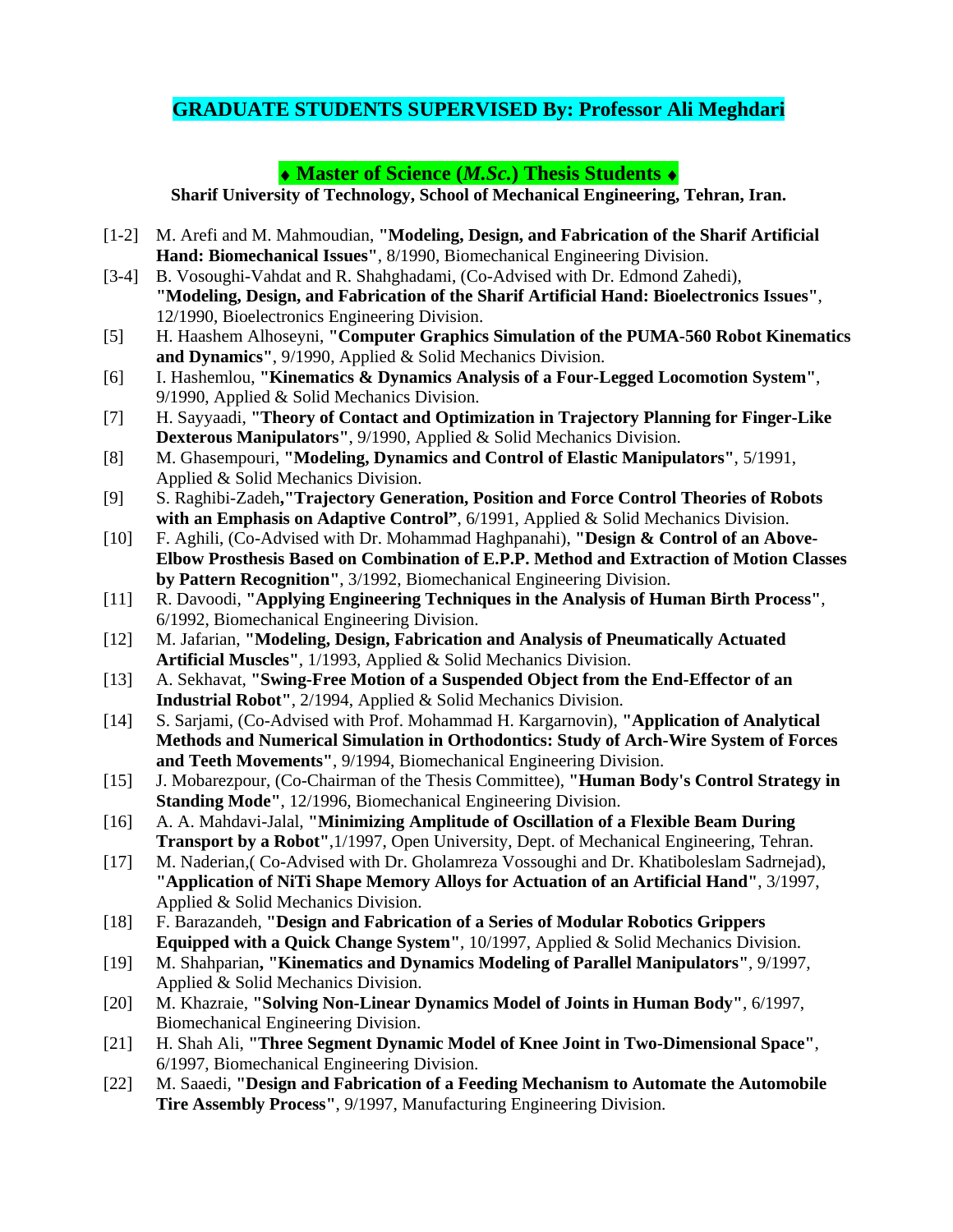- [23] J. Vatankhah, **"Design and Fabrication of a 3-D.O.F. Wrist Force Sensor"**, 10/1997, Applied & Solid Mechanics Division.
- [24] H. Javadi, (Co-Advised with Dr. Hamid R. Katouzian and Dr. Mohammad T. Ahmadian), **"F.E.M. Analysis of Stress Wave Propagation at Heel Strike on the Mechanical Connection of Bone and Artificial Joint"**, 12/1997, Biomechanical Engineering Division.
- [25] R. J. Samarghandi, (Co-Advised with Dr. Farzam Farahmand), **"On the Design and Fabrication of Orthopadic Implants"**, 3/1998, Biomechanical Engineering Division.
- [26] M. Afrough, **"Investigation of Robot Kinematics Calibration Methods as Applied to MA- 3000 Manipulator"**, 5/1999, Applied & Solid Mechanics Division.
- [27] H. Fakur Alagheband, (Co-Advised with Dr. Farzam Farahmand), **"Force Analysis of the Knee Joint During Rise from Deep Squat"**, 6/1999, Biomechanical Engineering Division.
- [28] A. R. Samadi, **"Design and Animation of Bicycles for Women of Islamic Culture"**, 6/1999, Biomechanical Engineering Division.
- [29] A. A. Forough-Nasiraei, **"Design and Fabrication of a Hospital Nursing Robot"**, 9/2000, Biomechanical Engineering Division.
- [30] A. H. Bahrami, **"Mathematical Modeling and Analysis of the Normal, Degenerated, and Fused Cervical Spine"**, 11/2001, Applied & Solid Mechanics Division.
- [31] A. Nezafat, **"Investigation of Robot Kinematics in Braced Manipulators"**, 03/2002, Applied & Solid Mechanics Division.
- [32] M. Amir Hosseini, **"Kinematics and Dynamics of an Underwater Remotely Operated Vehicles (UROV)"**, 03/2002, Applied & Solid Mechanics Division.
- [33] M. Arianpour, **"Kinematics Investigation and Analysis of the Jumping Process"**, 03/2002, Applied & Solid Mechanics Division.
- [34] N. Dadkhah Tehrani, (Co-Advised with Prof. Nasser Sadati), **"Intelligent Approach in Satellite Attitude Control"**, 09/2002, Applied & Solid Mechanics Division.
- [35] Azam A. Toosi, (Co-Advised with Dr. Mohammad H. Saeidi), **"Energy Flow Optimization Model in a Housing Unit"**, 02/2003, Energy Conversion Division.
- [36] M. R. Alam, **"Real-Time Compensatory Manipulator Motion Planning for Stabilizing a Mobile Manipulator"**, 07/2003, Applied & Solid Mechanics Division.
- [37] M. Nakhaee-Nejad, (Co-Advised with Dr. Davood Naderi) **"On the Design and Motion Analysis of a Snake-Like Manipulator"**, 07/2003, Applied & Solid Mechanics Division.
- [38] H. R. Chabok, **"On the Design and Fabrication of a Master/Slave Manipulator for Glove Box Environment"**, 3/2003, Manufacturing Engineering Division.
- [39] H. Borhan, (Co-Advised with Dr. Gholamreza Vossoughi), **"Modeling and Control of an Underwater Remotely Operated Vehicles (UROV)"**, 03/2003, Applied & Solid Mechanics Division.
- [40-41]A. Lotfi, and S. H. Mahboobi, **"Design Characteristics, Kinematics and Dynamics Modeling of a Shrimp Rover for Unstructured Environments"**, 06/2004, Applied & Solid Mechanics Division.
- [42] A. Kiapour, (Co-Advised with Dr. Farzam Farahmand), **"Modeling and Analysis of Spine Muscles in Back when Creating Stability at the Presence of External Forces"**, 2/2004, Biomechanical Engineering Division.
- [43] M.R. Deylami, (Co-Advised with Prof. K.N. Sadrnejad), **"Design and Fabrication of an Artificial Esfancter using NiTi Shape Memory Alloy**", 8/2004, Biomechanical Engineering Division.
- [44] R. Karimi, **"Dynamic Analysis and Control of Human Double Leg Jumps"**, 12/2004, Applied & Solid Mechanics Division.
- [45] H. Nejat Pishkenari, (Co-Advised with Dr. Nader Jalili), **"Acquisition of High Precision Images for Non-contact Atomic Force Microscopy via Direct Identification of Sample Height"**, 03/2005, Applied & Solid Mechanics Division.